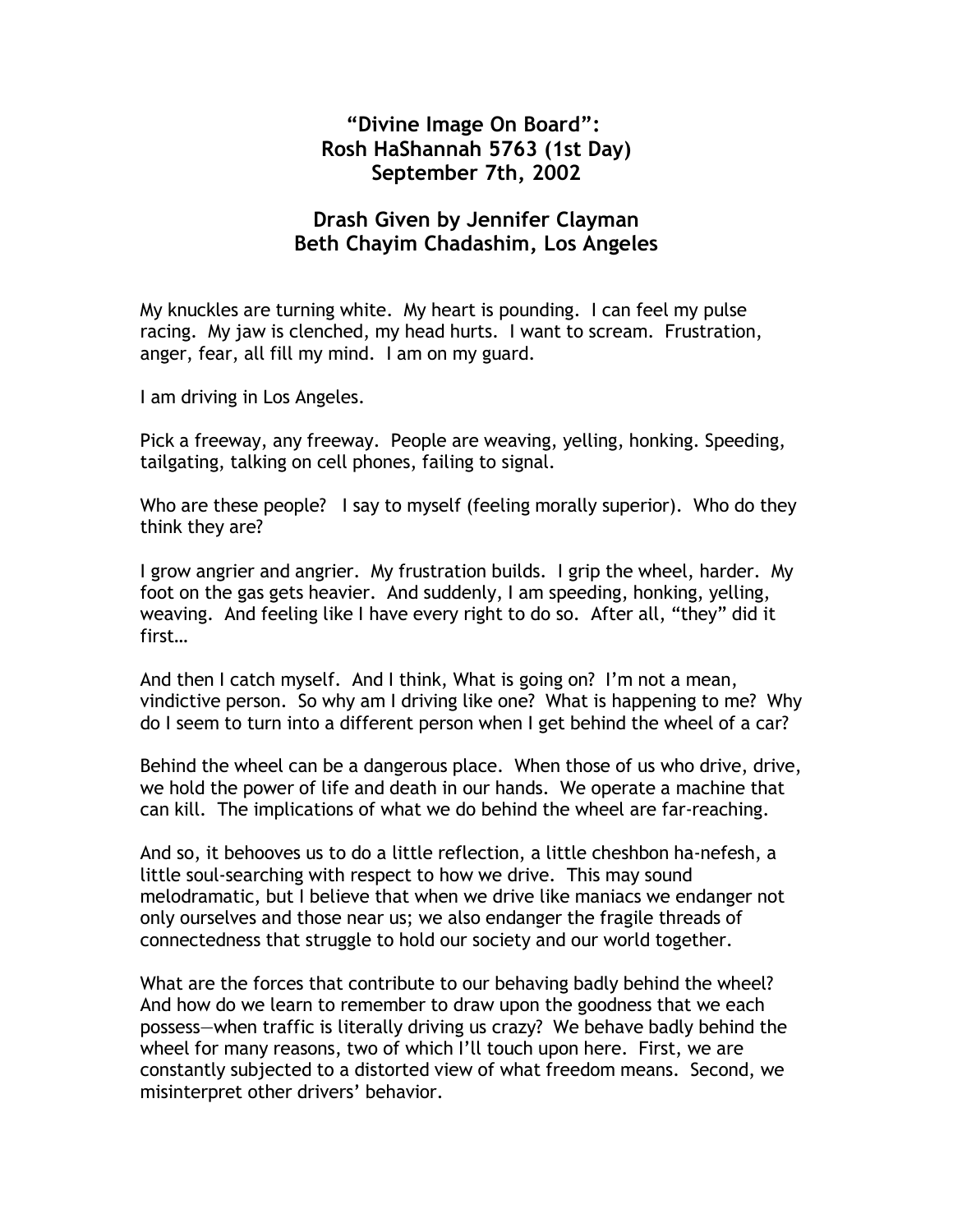First, we succumb to a distorted understanding of freedom. We Americans, for the most part, love our cars. We love to drive. We love the freedom of it, the independence of it.

There is a reason that car commercials often depict vehicles with lone drivers traveling open roads through vast, beautiful places. We are a freedom-loving, autonomy-seeking people. And what's more freeing than a pristine, unobstructed path through an inspiring landscape, leading to adventure and fulfillment? Our Declaration of Independence—of Independence—proclaims that the pursuit of happiness is an inalienable right, and so pursue it we do, in our cars, longing for the freedom of the open road.

Truth be told, I love to drive. I've driven cross-country, alone, more than once. I've driven from the South Dakota Badlands to the Escalante Grand Staircase. I've traversed the "Going To The Sun" Road in Glacier National Park. I've seen mountains and rivers and thunderstorms that have taken my breath away. And all of it sweeter for having seen it as a woman alone on the road—bucking stereotypes, asserting myself, claiming my freedom, my autonomy, my right to shape my own destiny.

I have a rabbinical school internship at a synagogue in Los Altos Hills, just north of San Jose. When I commute there, I have a choice. I can fly, which, when you add it all up, takes about four hours door-to-door. Or I can drive, which, when I take the 5 freeway through the Central Valley, takes about five hours and fifteen minutes. If I fly, I have to park my car in a satellite lot, take a bus to the terminal, go through security, and check in at the gate. If I'm flying Southwest, I then have to find a strategic place to wait by the entrance to the jetway so that I can be one of the first in my group to get on the plane, so that I can be sure that there's enough overhead bin space, so that I don't have to check my luggage, so that I can get out of the airport quickly, so I can line up at the rental car counter—and hope that there are no problems with my reservation!

Usually, by the time I've waited in all the lines and put up with all the hassle, I'm exhausted.

If I drive, I don't have to deal with any of that. I just get in my car and go. No restrictions on how much stuff I can bring, or what I can bring—I am in charge. There are times when that's worth the extra hour and fifteen minutes.

What do all of the hassles of flying have in common? They all involve interacting with other people. Other people who slow me down, get in my way, restrict my movement, and

diminish my freedom.

No wonder we get so angry when we're driving along on a surface street and some idiot pulls out in front of us and proceeds to go slower than we want to go: He's in my way! She's boxing me in! Suddenly the freedom of the road is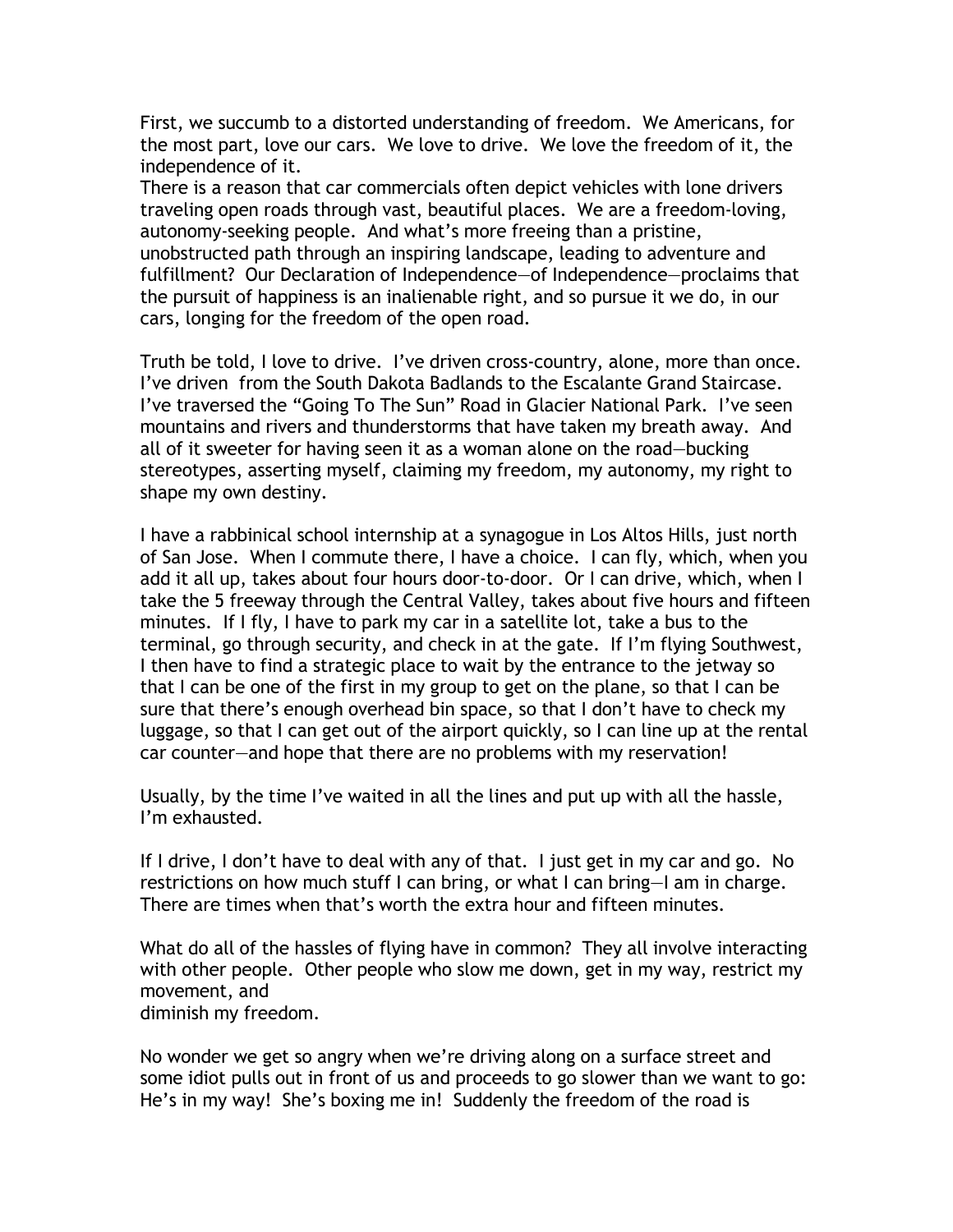denied. Symbolically, it's freedom itself that's gone. We can no longer go at our own pace, but rather are forced to make room for others, to consider the needs of others along with our own.

How can we not fall prey to this fantasy of freedom lost when we are constantly inundated with images of "freedom equals driving wherever we want, whenever we want, in whatever way we want"?

Fortunately, we know better. We know that on life's journey, unobstructed roads are as much of an illusion as a pristine wilderness with a road running through it. (Wilderness, by legal definition, means a roadless area!) We live amongst Others, and we all journey together.

These Others, we are reminded in the Torah, are created in God's image. In the first chapter of Genesis we read:

Vayivra Elohim et ha-adam b'tsalmo b'tselem Elohim bara oto zachar u-n'keivah bara otam.

God created humanity in God's tselem, God's image. In the image of God, God created it, male and female God created them.

The "minor" Talmudic tractate Avot d'Rabbi Natan provides some insight into how being created in the image of God might affect our behavior. We read that Rabbi Elazar says,

"May the honor of your fellow human being be as dear to you as your own, be slow to anger, and repent before your death."

May the honor of your fellow human being be as dear to you as your own.

Applied to driving this would mean driving with other people's needs in mind—a very, very difficult thing to do when we are stressed, when we're late, when we have important places to be, when we've got bosses to keep happy, or when coworkers or family members are waiting for us.

Be slow to anger.

Behind the wheel of a car, it usually doesn't take much to rattle us—and with good reason. Cars can kill. One miss, one error in judgment, and someone can die. One near miss and we become necessarily protective of ourselves. We anger quickly, wondering why everyone else is so aggressive.

Repent before your death.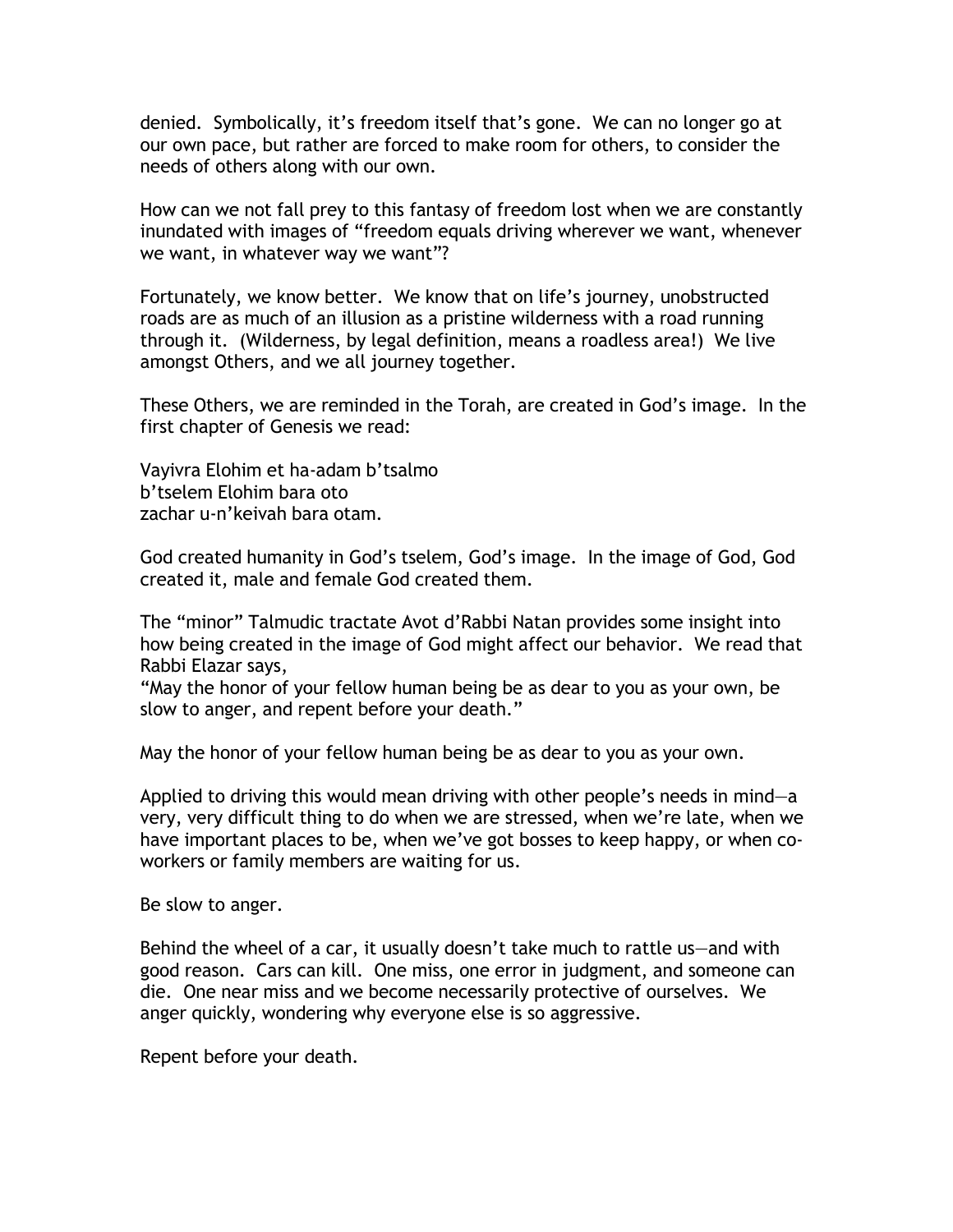In the context of driving, we can interpret this literally: God, help us to see the words b'tselem elohim (in the image of God) in every windshield, on every license plate. (Like one of those yellow "baby on board" signs, we can visualize signs that read "divine image on board.") Help us to do this before we lose control, before we make that one little mistake that we (and countless others who would be affected) will regret for the rest of our lives.

Today is Rosh HaShannah, the birthday of the world, a day on which we commemorate the world's creation, and the creation of human beings in God's image. I pray that we will remember that freedom is not a free-way with no traffic.

On September 11, 2001, we learned something of what freedom is really about. Freedom is not doing what we want, where and when we want, how we want. Freedom is the freedom to embrace unpopular ideas, to question the policies of our government, to be devoted members of a minority religious culture. It should mean the freedom to be openly gay without fear. And with this kind of freedom (as we all know) comes serious responsibility to everyone around us even those who are different from us.

On September 11th we saw just how seriously we Americans take our real freedom, and how well we understand the responsibility that comes with it. In the aftermath those horrible events we saw people step forward to help in any way we could. We consoled the bereaved. We sent money. Restaurants donated food. Rescue workers signed up for double and triple shifts. We saw first hand what freedom means in this world, not the world of car commercials. It meant being there with each other, embracing the Other. It meant that faceless business men and women became known to us as we read of their families, their interests, the lives they lost.

The fact of the matter is, there are no roads on which we are truly alone.

In addition to this distorted understanding of freedom, we also fall into aggressive driving when we misinterpret other drivers' actions.

According to one study, "Drivers symbolize exchanges with other drivers using a variety of metaphors of competitiveness, of victory and defeat. The attitude and language of competition in traffic transform ordinary activities [ordinary activities!] like overtaking and changing lanes into provocation and threat, accompanied by feelings of anger and vengeance." Does this sound familiar?

How often do we ascribe motive to other drivers?

"You saw that I was about to pass you and you cut me off on purpose!"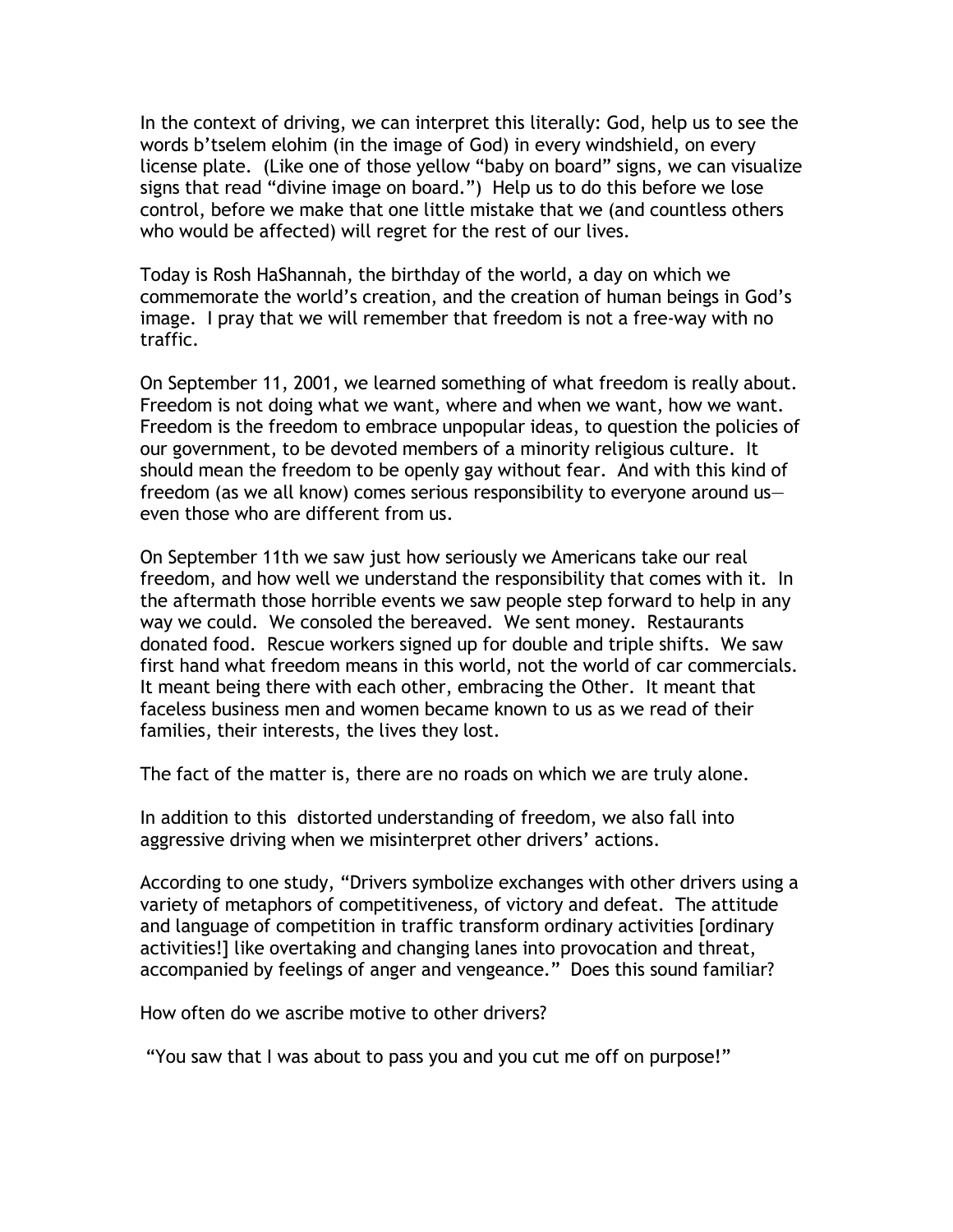"You must be tailgating me because I made you miss that light back there! Get off my back and leave me alone!"

"What's wrong with you? Can't you see that I'm in a hurry! Don't you know I'm going to be late? You must have pulled out in front of me just for spite!"

"Look at you, weaving like that. You must not care about anybody but yourself!"

Honestly, though, what do any of us really know about what another person is thinking at a given moment? Are other drivers really paying such close attention to me that they can tell what I want to do and then try to thwart me on purpose? Are they all really just waiting for my slightest mistake so that they can punish me? I somehow doubt it. Just this week I had a near miss at the intersection of Culver and Venice. I was going north on Culver, preparing to turn right onto Venice. A van in front of me and to my left signaled that it needed to get into my lane, so I braked and let it in. As I began to accelerate again, a black sedan sliced in front of me from the left. I braked fast, shocked. I thought that it had come within inches of hitting me. And then I got paranoid—was the driver angry with me for having slowed while the van switched lanes? Did the driver of that sedan slice in front of me to retaliate? I took a couple of breaths and realized that what had probably happened was that the sedan driver had thought that I was turning into a close by driveway rather than onto Venice, and so he or she had simply gone around me. But it was hard work to tell myself not to feel deliberately slighted.

All of these misinterpretations (as well as the distortions about freedom) are made possible by one significant quality of driving: its solitariness. When we get into our cars, we are all alone. Even if we carpool, we are in a world of our own, an Us versus Them world where other people can cease to be people. They become stereotypes: the elderly driver going too slow, the self-absorbed sportscar driver going too fast. Other people sometimes even become cars. That SUV is in my way! That Honda couldn't be going any slower. That Buick is insane! Other drivers cease to have faces. They become simply Other, and the Other is always easy to dismiss.

Yale University law professor and social commentator Stephen L. Carter has written a book called Civility, in which he examines the self-indulgent nature of our culture and our apparent inability to consider the needs of others along with our own. The very first anecdote of the introduction is about driving, which the author contrasts with train-riding in this country during the nineteenth century:

Travel in those days was necessarily in groups. Nobody but the very rich could afford to travel alone. One bought a ticket and sat down in a train car full of strangers. Doubtless the excited passengers jostled each other for space, but although the Europeans were already looking down on American manners, it was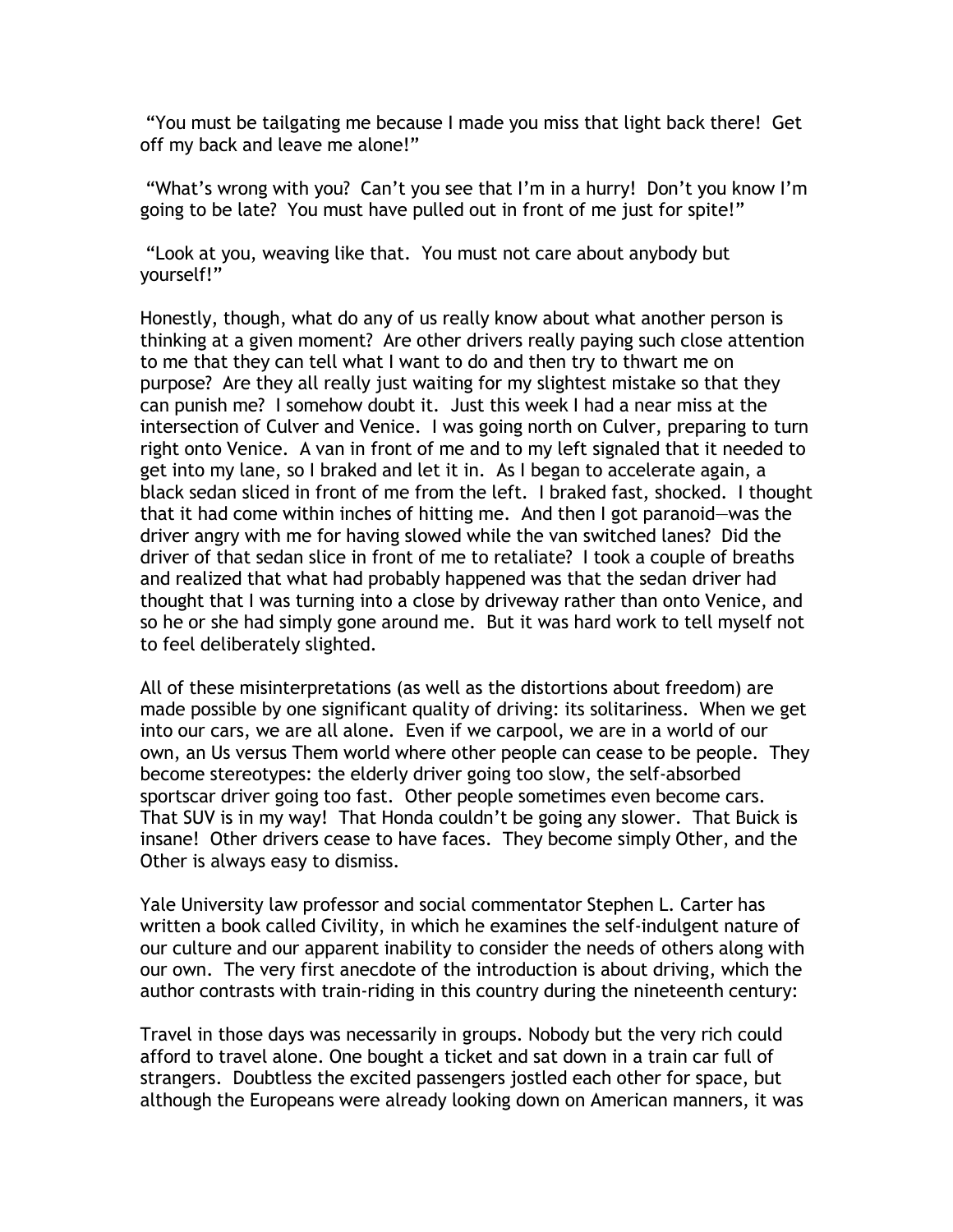not yet the nation's fashion to be rude. On the contrary, this remarkable new technology worked as well as it did, moving the citizenry from city to city, because the travelers understood their obligation to treat other well. They purchased guides to proper behavior, like Politeness on Railroads by Isaac Peebles, and tried to follow its sensible rules: "Whispering, loud talking, immoderate laughing, and singing should not be indulged by any passenger," was one. "Passengers should not gaze at one another in an embarrassing way," ran another. Conductors were soon cracking down on passengers who "indulg[ed] personal preferences at the expense of other passengers." Well, of course: to travel so far together, packed shoulder to shoulder like chess pieces in their little box, everybody had to behave or the ride would become intolerable.

I wonder what a liberal Jewish guide to driving etiquette would look like. It would certainly include the notion of b'tselem ehohim, our insistence on believing that we are all created in God's image. It would probably also include that famous discussion from Mishnah Sanhedrin which proposes that the reason that humanity was created first "as a single being [was] so that no one [would be able to] say to another, 'My father was greater than yours.'" We are all made of the same stuff, and as the Mishnah tells us, "Whoever destroys a single soul, it is as if that person destroyed a whole world, and whoever preserves a single soul, it is as if that person preserved a whole world."

Ultimately, we may not be able to change the habits of those with whom we share the road. We can't stop our fellow drivers from running red lights, tailgating, weaving, and yelling.

We can only monitor our own behavior, and measure our own responses. We can leave more time for our commutes, tell ourselves to breathe, turn off NPR and listen to something soothing, put down our cell phones, and visualize that yellow sign that says "divine image on board."

We have come to the Days of Awe, our time for introspection, reflection, cheshbon ha-nefesh, taking stock of the soul. Our acts of t'shuvah—of repentance, of returning to the goodness within us—strengthen us, not only as individuals, but also as a community.

The same could be said about driving. When we get behind the wheels of our individual cars, I hope we can remember that we are actually part of a community—of other drivers, passengers, and pedestrians, and that our actions affect others, and have serious consequences. A little driving-t'shuvah could go a long way towards making our city safer.

In the Midrashic collection D'varim Rabbah, Rabbi Yehoshua ben Levi says, "When a man goes on his road, a troop of angels proceed in front of him and proclaim: Make way for the image of the Holy One!"